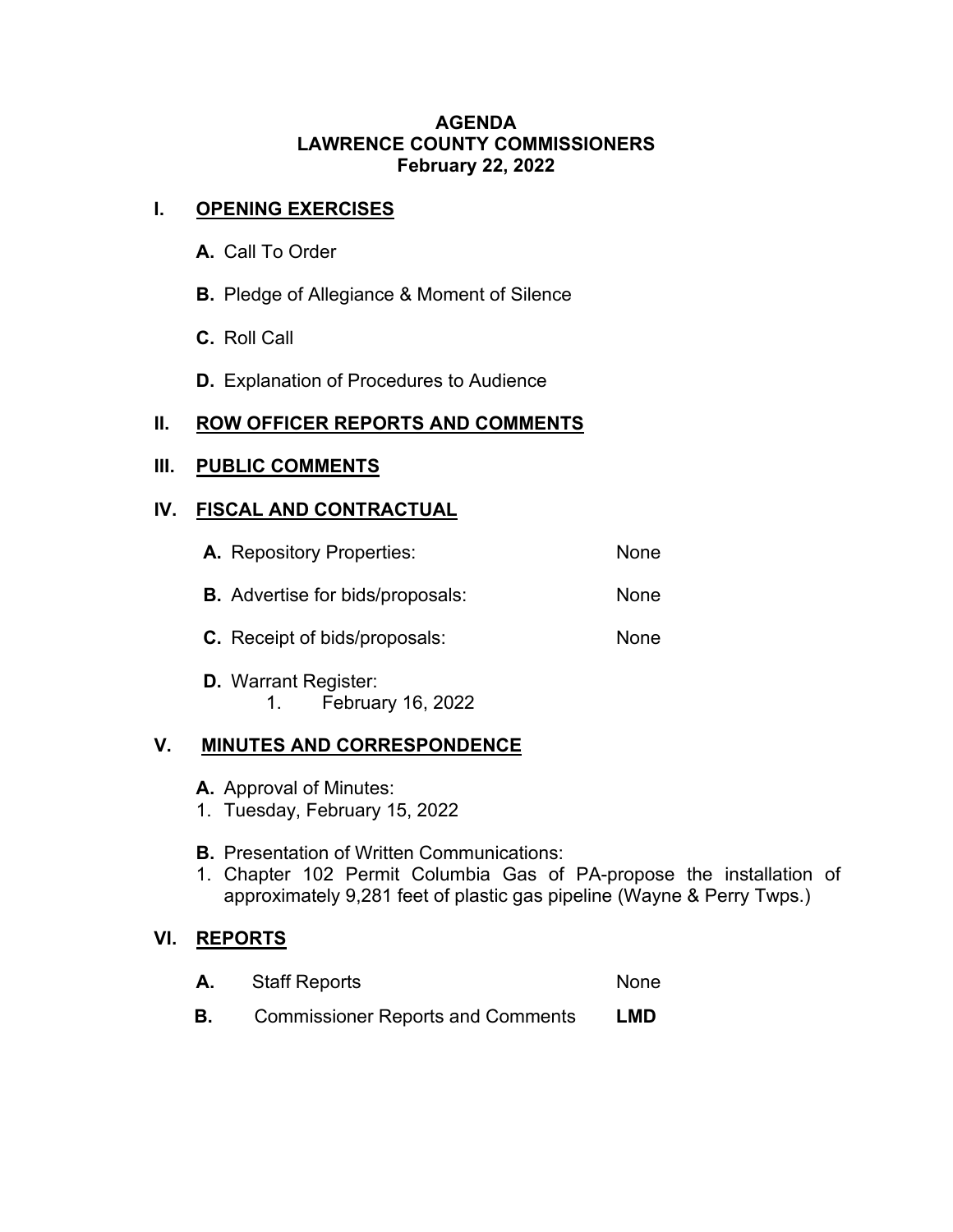# **VII. NEW BUSINESS**

### **A.** New Resolutions:

1. *CYS*

Resolution for discussion and possible approval to enter into a contract with White Deer Run, LLC dba Cove Prep.

### 2. *Boards*

Resolution for discussion and possible approval to appoint Darryl Audia to the Industrial Development Authority.

# 3. *Budget Amendment (MHDS)*

Resolution for discussion and possible approval to amend the FY 2022 Budget.

### 4. *Transfers (DJ Russo)*

Resolution for discussion and possible approval to amend the budget with Transfer T-2022-06.

### 5. *Transfers (DA)*

Resolution for discussion and possible approval to amend the budget with Transfer T-2022-07.

# 6. *Transfers (Administrative)*

1. CYS from Foster Care Payments to Client Transportation for \$25,000.00.

2. Public Defender from Contingency to Attorney Fees for \$85.00.

3. Maintenance from Contingency to Overtime for \$10,000.00.

4. District Attorney from Material & Supplies to Vehicle Expense for \$20,582.00.

- **B.** Resolutions on the table: None
- **C.** Resolutions to be taken off the table: None
- **D.** New Resolutions: None
- **E.** Motion to amend the agenda:

# **X. ORDINANCES**

| <b>A.</b> On the Table:     | None |
|-----------------------------|------|
| <b>B.</b> For introduction: | None |
| <b>C.</b> For final action: | None |